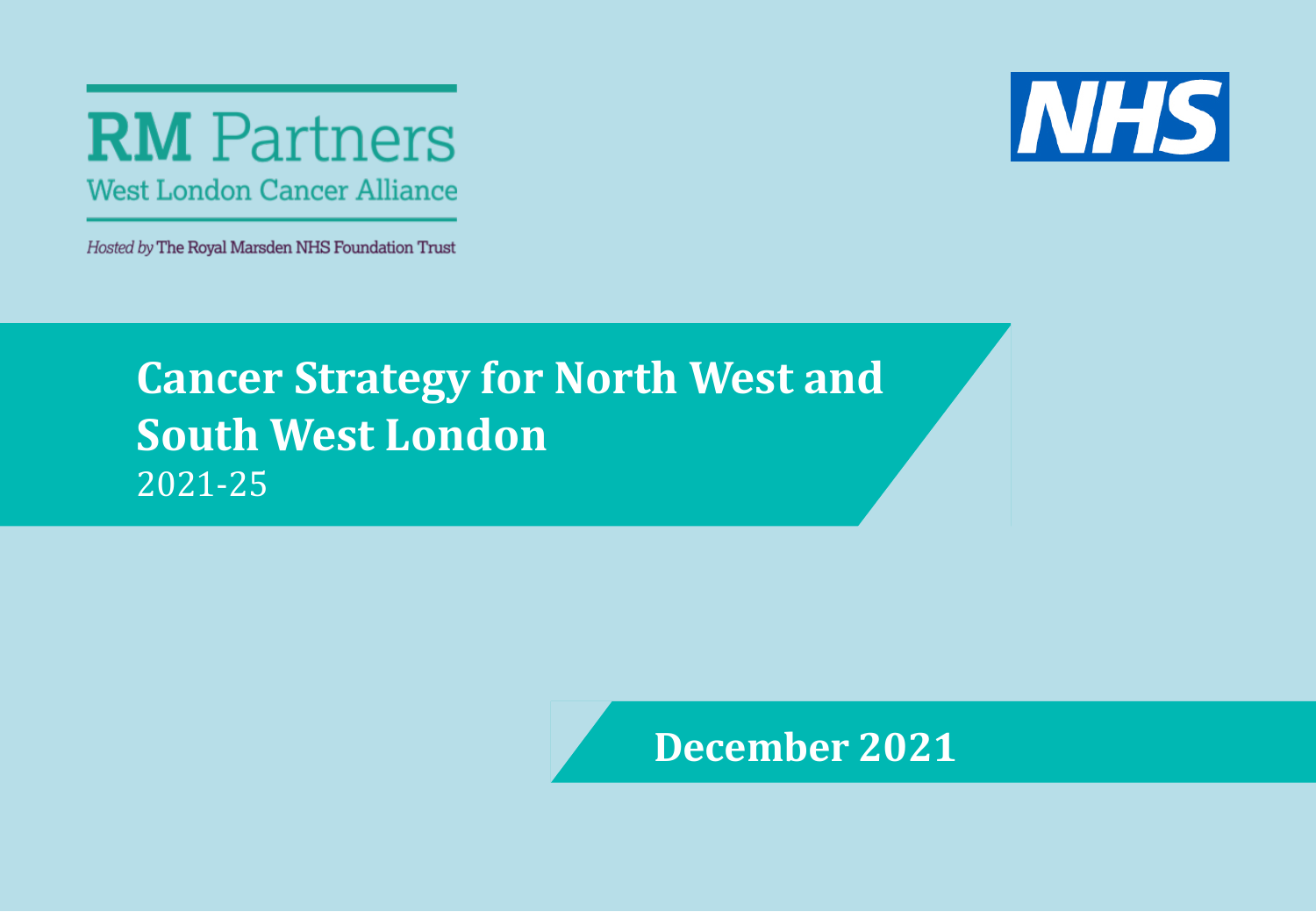# **Contents**

| Variation in 5 year survival and early diagnosis  6 |  |
|-----------------------------------------------------|--|
|                                                     |  |
|                                                     |  |
|                                                     |  |
|                                                     |  |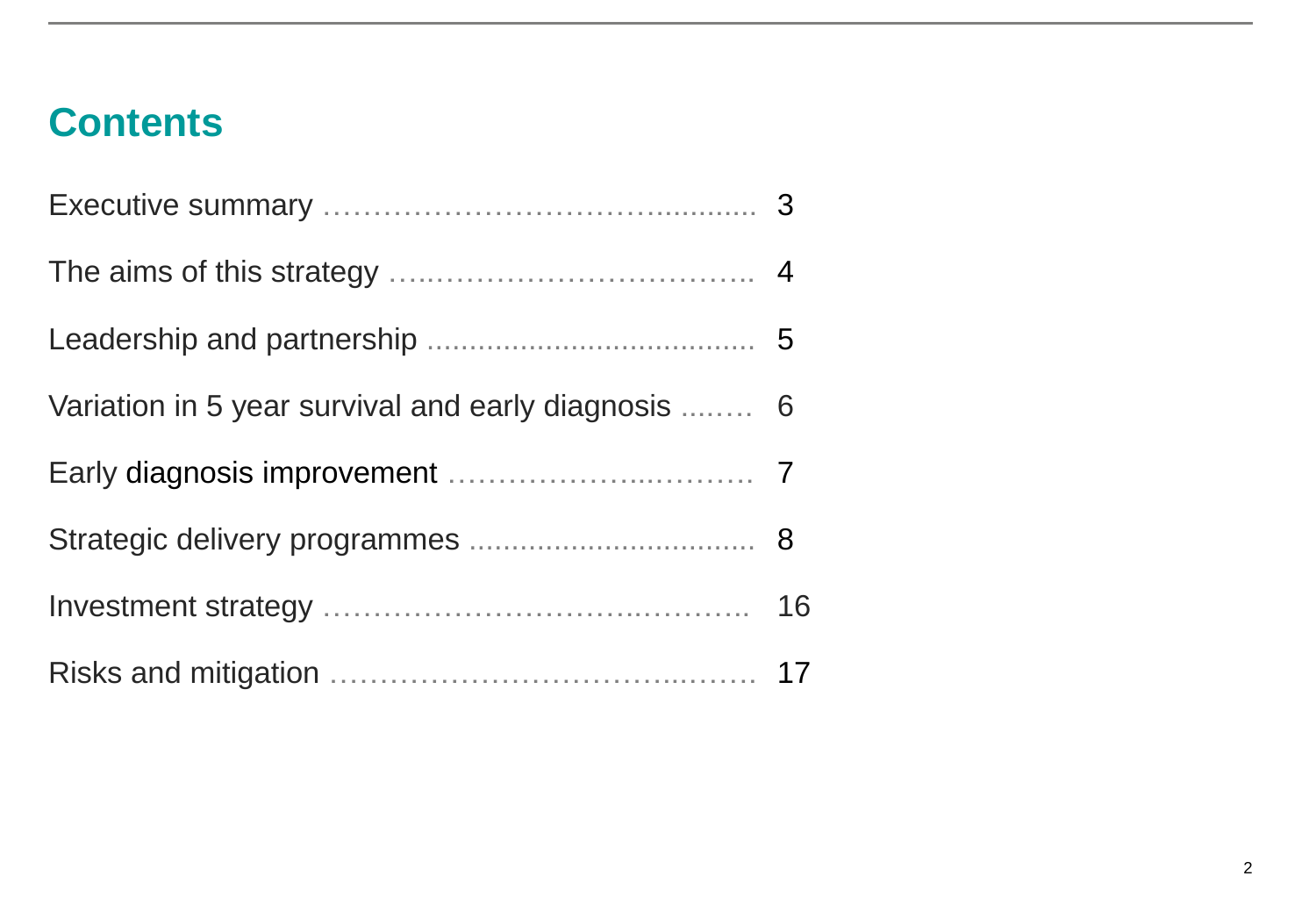# **Executive summary** RM PARTNERS CANCER STRATEGY FOR NW & SW LONDON 2021-25

This is an ambitious new strategy to achieve world class cancer outcomes for the populations of North West and South West London, by:

- Diagnosing people earlier and faster and improving survival
- Eliminating variation and inequalities
- Optimising care through innovation and improvement
- Improving patient experience and quality of life

It comes at a critical time for the NHS. During the pandemic, fewer people have been referred, and less people diagnosed. Elective waiting lists and times have increased. This strategy describes our plan to recover cancer activity and delivery of cancer targets by the end of March 2022 and to work to improve cancer outcomes over the coming three years.

Systems (ICSs) due to become statutory organisations in 2022. Cancer<br>Alliances will continue to be the primary vehicle for delivery of the NHS As we agree this strategy, the Health and Care Bill is progressing through Parliament, with NW London and SW London Integrated Care Alliances will continue to be the primary vehicle for delivery of the NHS ambitions for cancer and improvements in cancer performance. We bring together patients and partners to plan and deliver best care and outcomes across complex cancer pathways. This strategy describes how RM Partners will lead the planning and delivery of cancer on behalf of NWL and SWL ICSs.

Health inequalities have widened during the pandemic, and tackling this is a major theme of this new strategy. Working with ICS Population Health Management programmes, we will be able to better identify cancer inequalities in our local populations and take targeted action to tackle this. There is currently a 66% gap in bowel screening between the least and most deprived populations in NWL and this strategy plans to reduce this by at least one-third.

Diagnosing cancer early saves lives and this strategy sets out the route to get us from 56% of cancers diagnosed at stage 1 or 2, to the national target of 75% by 2028. Tackling variation across NW and SW London will increase early diagnosis by 8%. We aim to be diagnosing 940 more patients at stage one and two each year by 2025.

This strategy describes seven strategic delivery programmes that together will drive our recovery from covid-19 and deliver improvements in cancer care and outcomes across NW and SW London. Innovation is a critical part of the step change required and we are proud to be one of the test site for the GRAIL test and other NHS innovations.

RM Partners have £37 million of confirmed national funding to support this strategy through to 2023/24, and this is expected to continue beyond 2024. More widely, specialist cancer commissioning excluding drugs, screening and core commissioning spend accounts for £168m each year across RMP. Our investment strategy will deploy these funds to stimulate transformation and deliver measurable and sustainable improvements in cancer outcomes and efficiency, and support decisions how longer term funds are utilised to support our population. It describes the key principles for evaluating the impact of transformation funding in order for it to become recurring.

The partners supporting this new strategy understand that these are unprecedented times and that there will be significant risks to its delivery.

This strategy ends with a description of the key risks and how we will proactively manage them together, building on our strong relationships and track record.

Cally Palmer

**Dame Cally Palmer** Chair RM Partners Chief Executive, The Royal Marsden NHS Foundation Trust National Cancer Director, NHS England

**Rob Hurd** CEO NWL Integrated Care System

Sarah Por

**Sarah Blow** Accountable Officer SWL Integrated Care System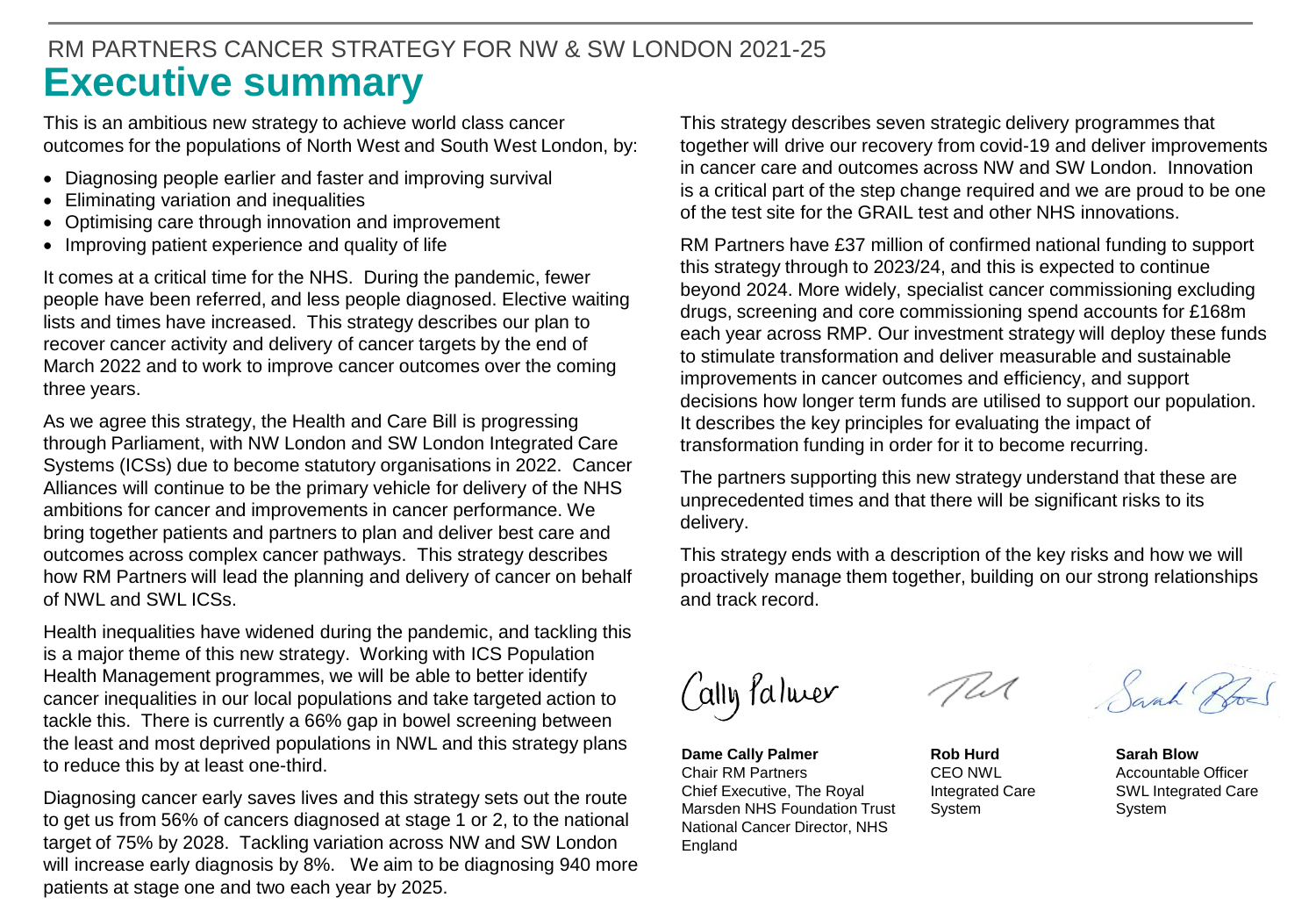# **The aims of this strategy**

### **Our mission is to achieve world class cancer outcomes for the the people of NW London and SW London.**

We will do this by:

- Diagnosing people earlier and faster and improving survival
- Eliminating variation and inequalities
- Optimising care through innovation and improvement
- Improving patient experience and quality of life

Whilst continuing to support the recovery of cancer services and patients from covid-19.

## **Diagnosing people earlier and faster and improving survival**

**Chick to edit Massers to edit Marshest Chick to a target of 75% early and Term Plan (LTP) commits to a target of 75% early and 1. Worki<br>diagnosis, which will mean an extra 55,000 people each year and the stronger of the t** Diagnosing cancers earlier at stage 1 or 2 will save more lives. diagnosis, which will mean an extra 55,000 people each year survive cancer for five years or more. In RM Partners, 56% of cancer patients received their diagnosis at stage 1 or 2 in 2018.

#### **Removing variation and optimising care**

We want to ensure that the speed, experience and treatment of our patients is world class. We will ensure that all our tumour pathways are standardised, evidence based and resilient.

Removing variation is key to this and will increase early diagnosis by 8% across NW and SW London.

Our innovation programme capitalises on the research expertise of our teaching hospitals, the Institute of Cancer Research and Imperial College and focuses on novel usage of proven interventions and at scale adoption.

#### **Improving patient experience and quality of life**

We will focus on evidence-based approaches to deliver improved psychological, physical and survivorship outcomes for cancer patients across the cancer pathway. Specifically, we will focus on pre- and re-habilitation and stratified follow-up.

#### **Seven programmes to deliver this strategy**

This strategy describes seven programmes which will deliver ambitious improvements to the whole cancer pathway:

- 1. Recovering from covid-19
- 2. Addressing cancer inequalities
- 3. Reducing variation in screening programmes and increasing uptake
- 4. Working with Place and PCNs to diagnose cancer earlier
- 5. Improving diagnostic and treatment pathways
- 6. Personalised holistic care
- 7. Innovation, spread and adoption

#### **Cancer Alliance role**

Cancer Alliances are responsible for leading the whole system planning and delivery of cancer services for each of their ICSs, and the wider population of neighbouring ICSs. RMP's role is to lead:

- System planning that supports improvement in cancer outcomes and standards and enable ICS commissioning;
- Whole system delivery of cancer pathways, linking primary and secondary care and diagnostic pathways, to support long term commissioning decisions, with resource to support;
- Using clinical expertise to ensure every intervention is evidence based.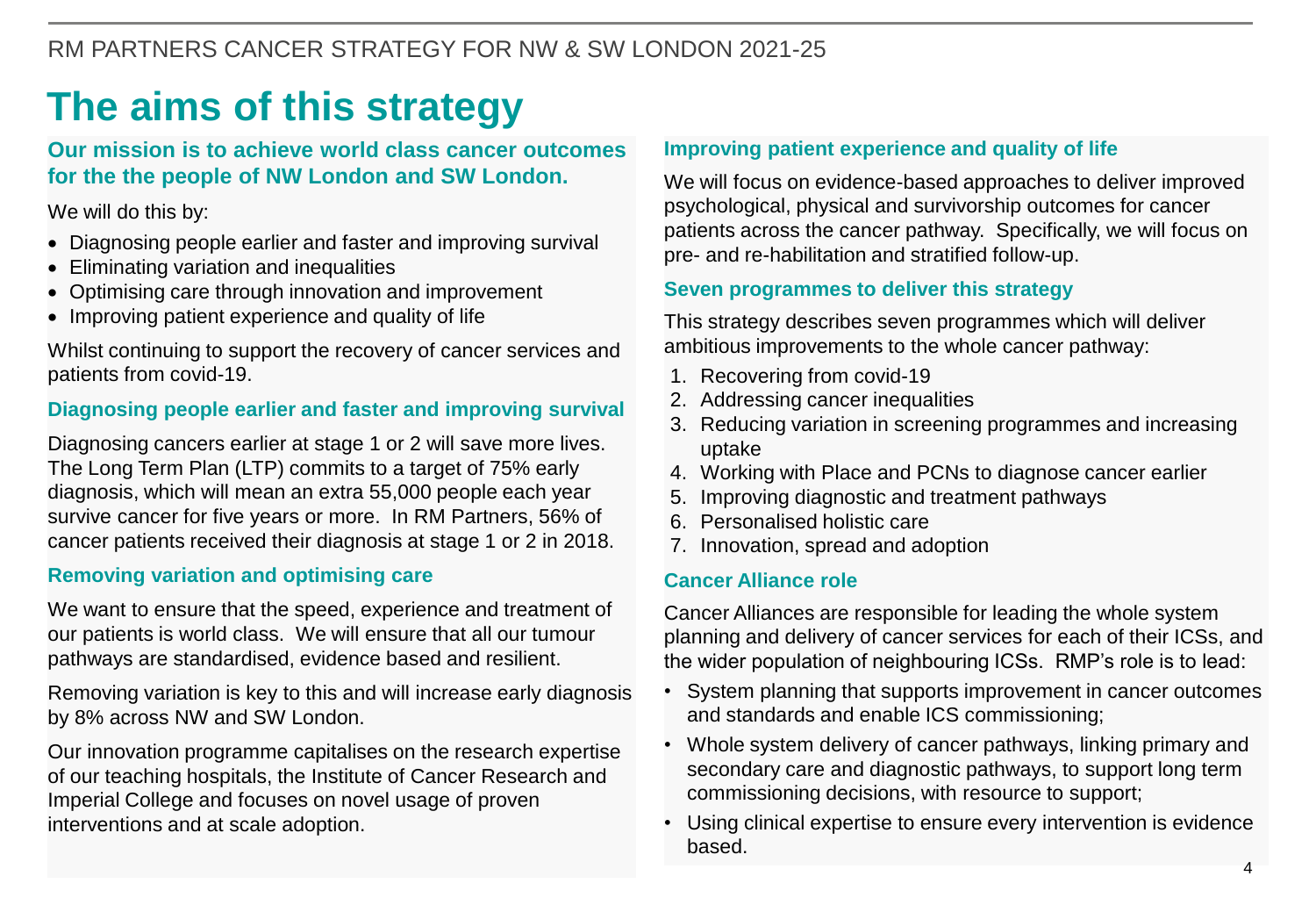# RM PARTNERS CANCER STRATEGY FOR NW & SW LONDON 2021-25

# **Leadership and partnership**

This new strategy for cancer comes at an important moment in the evolution of the NHS and of health and care in NW and SW London as our two Integrated Care Systems (ICSs) become statutory organisations.

RM Partners looks forward to working within the new statutory arrangement. We will build on our long history of iterative collaboration in both systems, working with our partners to ensure accountability and delivery of this strategy. Developing even stronger partnerships with places and providers, with greater integration of health and care, improving the health and wellbeing of our shared population and reducing health inequalities is key to successful delivery.

**COLICCESSITUI GEILVERY.**<br>RM Partners is well placed to lead the restoration and improvement of cancer services across NW and SW London over the coming three years:

- The aims and programmes of this new strategy are aligned with the priorities and programmes in both ICSs.
- It includes a greater emphasis on working with Place Based Partnerships to improve early diagnosis and support people with cancer.
- It continues the strong track record of provider collaboration in cancer, which was so evident in the the success of our collective response to covid-19 in the cancer hubs.
- Whilst continuing to convene and provide clinical leadership and expertise for cancer across NW and SW London.
- And continuing to create and deliver transformation programmes that address key areas of need and variation and ensure optimised and standardised pathways.



**RM** Partners



RM Partners will also have a role in supporting NW and SW London with devolution of specialist commissioning to meet our population's needs and drive innovation and quality across the cancer pathway.

# **Governance supporting delivery of this strategy**



The RM Partners Board will continue to bring together senior representatives from the partner organisations, to make decisions and support the delivery of this strategy.

The RM Partners Board will include representatives from our constituent providers, NWL and SWL Integrated Care Systems, Integrated Care Partnerships and provider collaboratives. RM Partners will be represented on the two ICS Boards.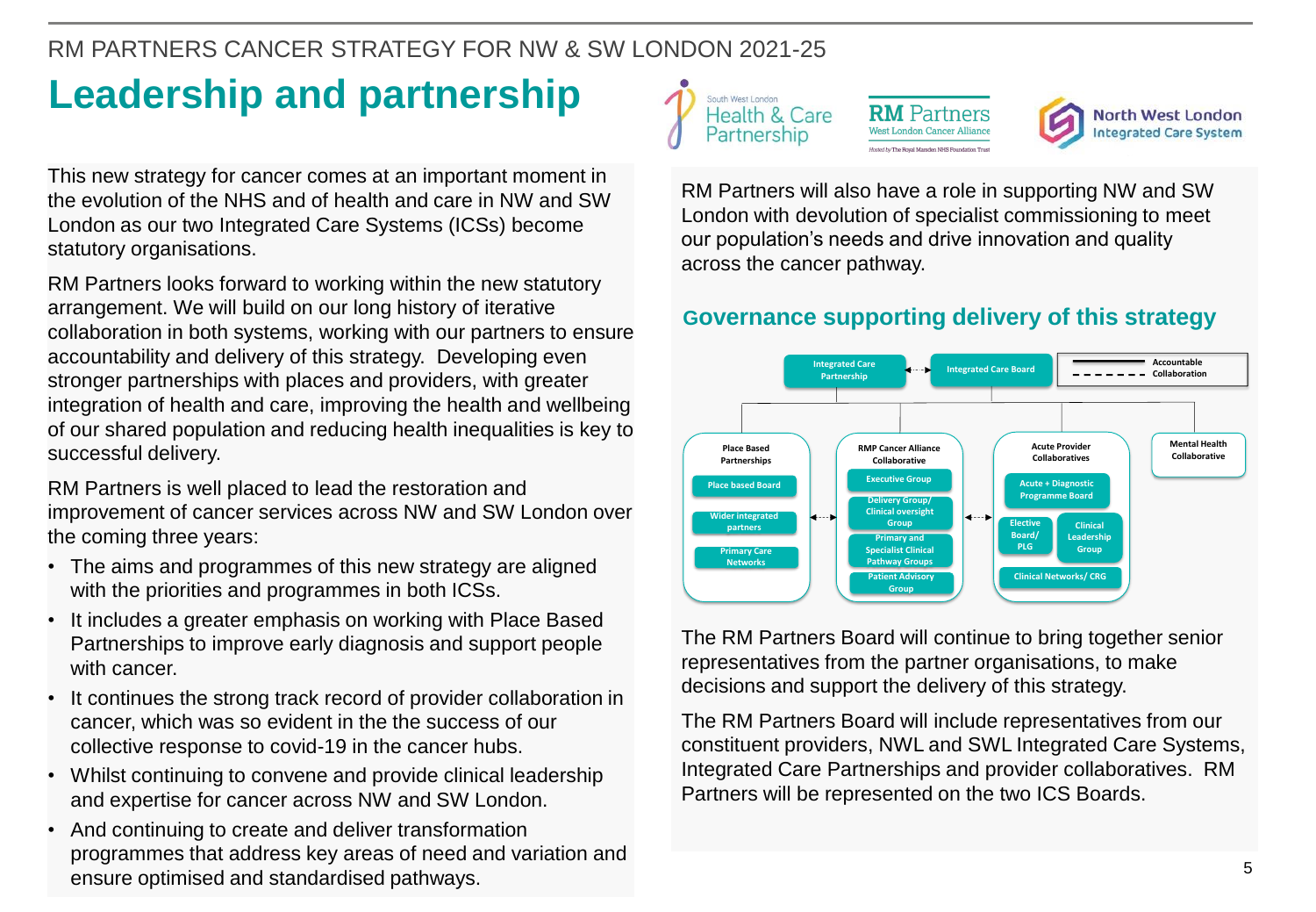# **Variation in 5 year survival and early diagnosis**

A major focus of this new strategy is tacking variation across tumour type, provider, practice and Place – in particular, variation in the stage at which patients have their cancer diagnosed. These two charts demonstrate why this is so important.



- The 5-year survival for patients in all tumour types is better the earlier their cancer is diagnosed.
- The minimum survival difference between stage 1 and 4 diagnosis is 40% (liver) with the median survival difference **being 75%**  across all tumours.

By approaching variation we have a significant opportunity to improve early diagnosis:

- Our starting point is **56.6%** of patients are diagnosed early (stage 1 and 2) across RM Partners, with wide variation between tumour types (2018).
- If all CCGs in NW and SW London had matched the highest for early diagnosis, **an extra 941 patients** would be diagnosed early.
- This would increase the overall proportion of patients diagnosed early by **8.3%.**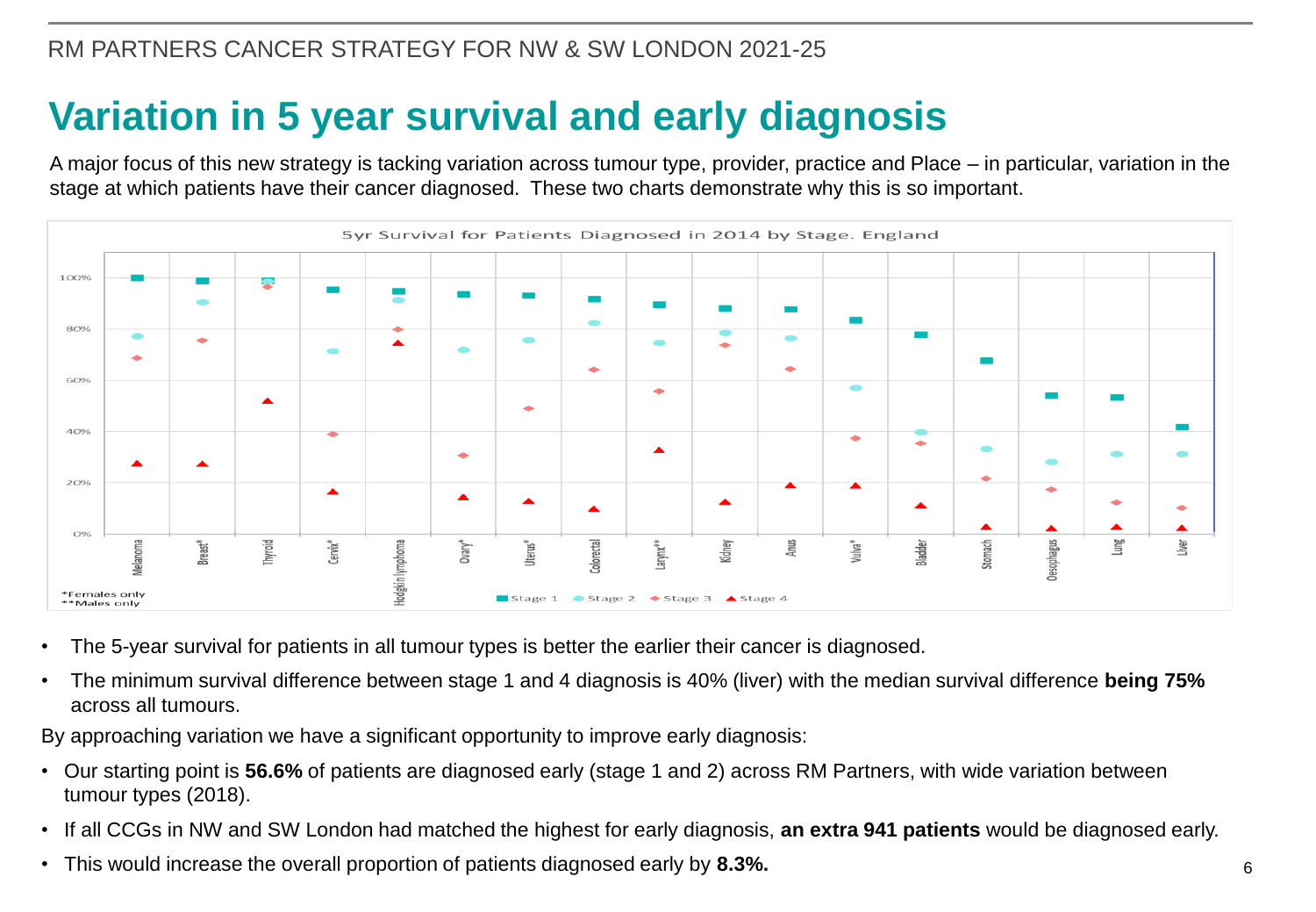RM PARTNERS CANCER STRATEGY FOR NW & SW LONDON 2021-25

# **Early diagnosis improvement trajectory**

This chart describes how we intend to meet the national target of 75% of cancers being diagnosed early by 2028.



\* Estimates on programme impacts by programme from NHSE calculations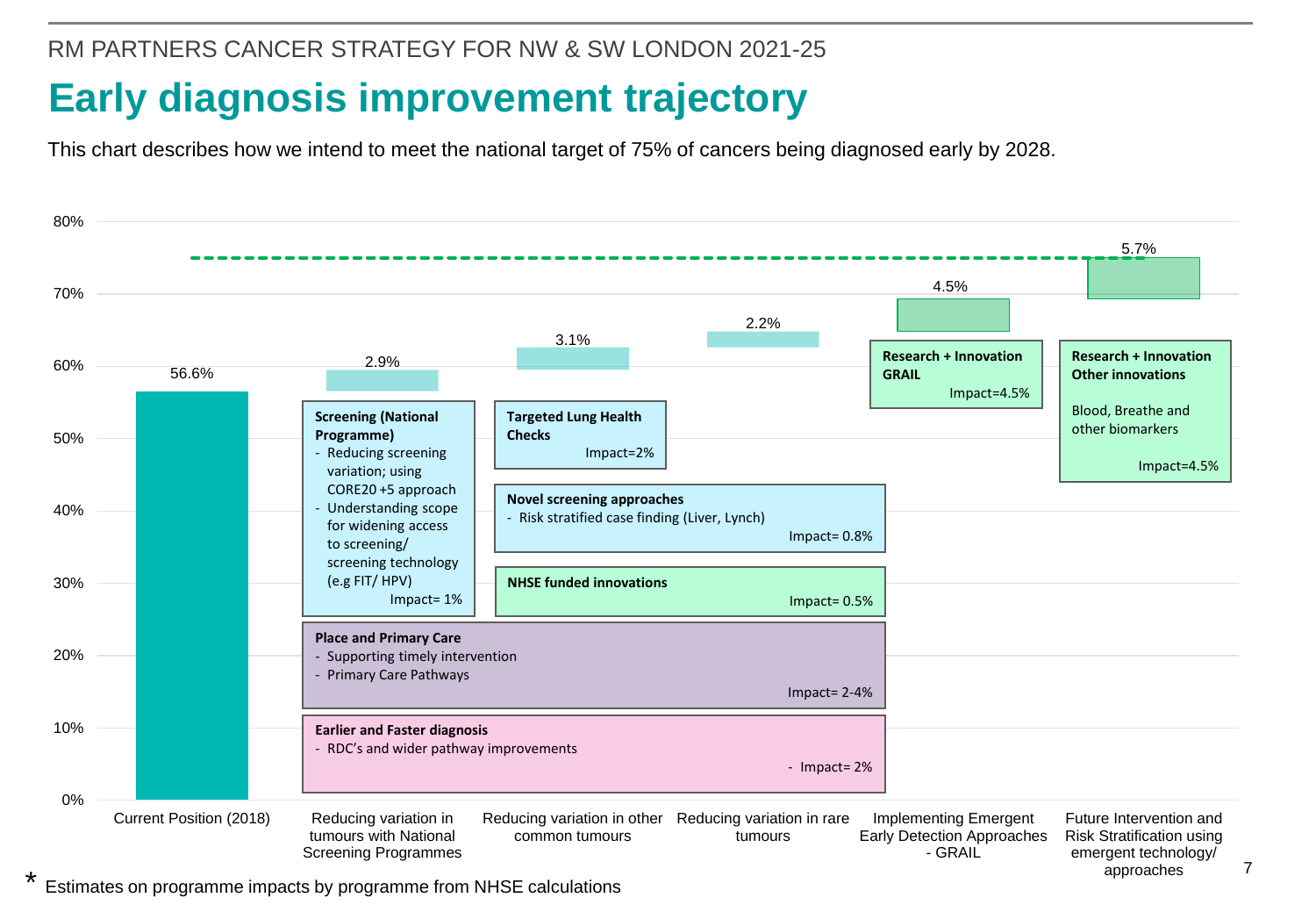# RM PARTNERS CANCER STRATEGY FOR NW & SW LONDON 2021-25

# **Strategic delivery programmes**

This new cancer strategy for NWL and SWL has **seven strategic delivery programmes**, designed to achieve our strategic ambitions of:

#### ✓ **Diagnosing people earlier and faster and improve survival**.

Improving the early diagnosis rate by 4% by 2025.

#### ✓ **Removing variation and optimising care**.

**COLE**, so that C To more people have then cancel diagnosed Tackling the 8% variation in early diagnosis across NWL and SWL, so that 940 more people have their cancer diagnosed

Targeting people with the highest need and tackling inequality.

Adopting innovations that improve cancer care and outcomes.

#### ✓ **Improving patient experience and quality of life**

Improving access to care and ensuring it is personalised and holistic.

These seven programmes are summarised on the following pages, describing their strategic importance, what this new strategy will do to transform them and the improvements that will be delivered. Detailed programme plans have been developed for each of them.

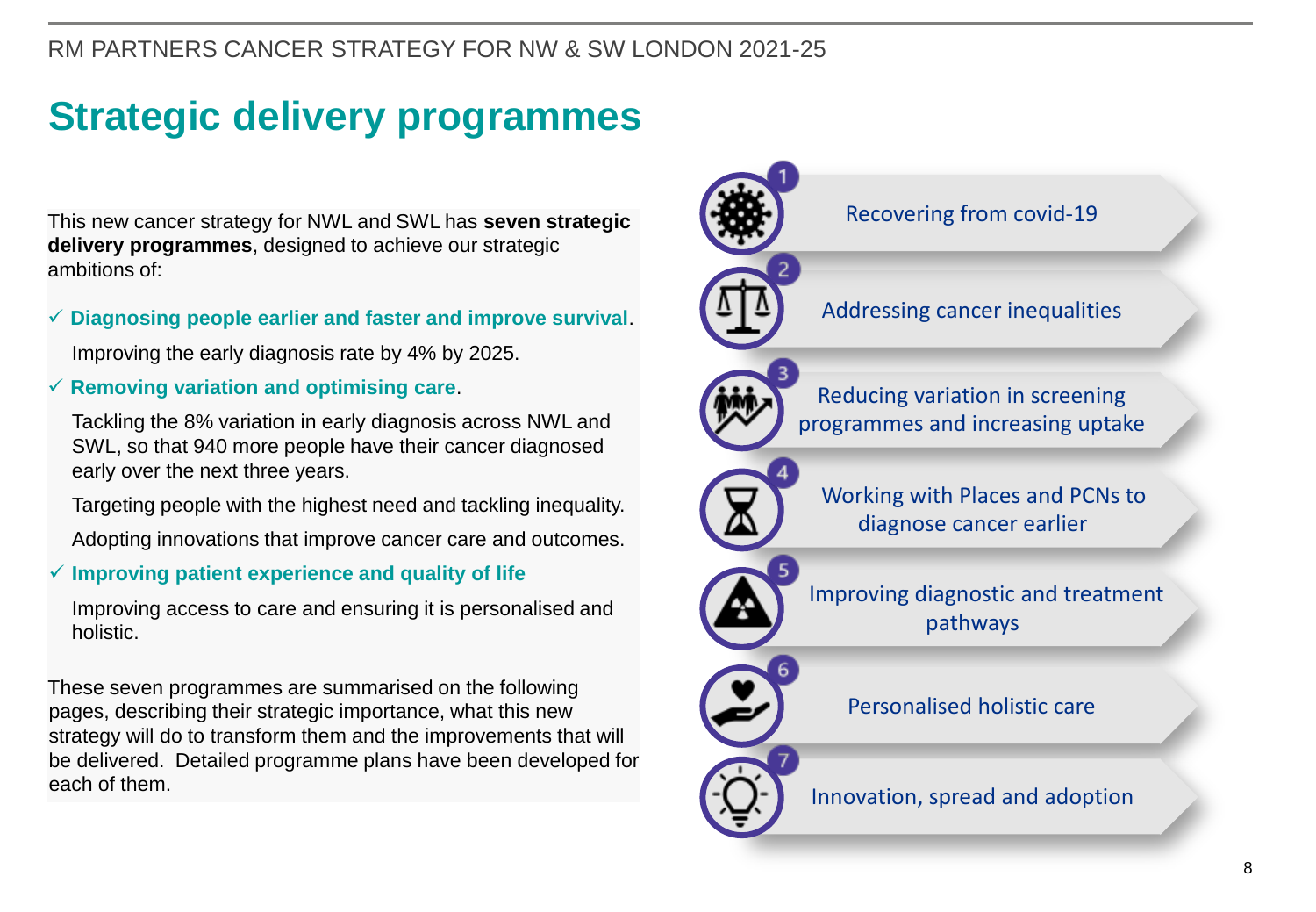# **1. Recovering from Covid-19**



# **Why this is important**

Whilst cancer services continued during the pandemic, far less people were referred, and less people were diagnosed (measured by number of first treatments), meaning additional volumes of patients are now expected.

Missing treatments have reduced from 1259 in April 2021 to 605 September 2021. A particular focus on Breast Urology and Lung is now required.

The resilience of services, in the context of **bottlenecks**, including:<br>a far wider elective recovery requirement is **bottlenecks**, including: The resilience of services, in the context of an increasing concern, particularly for:

- The specialist cancer workforce
- The ability of diagnostic pathways to cope with additional recovery volumes of referrals.

The introduction of the new faster diagnosis standard; number of people waiting in excess of 62 days from an urgent referral; and the overall attainment of the existing cancer standards are an effective indicator of system and Trust pressure and capacity.

## **What we will do**

Focus on supporting additional referrals to reduce missing first treatments using all information available to specify interventions (described in programme 4).

Closely monitor Trust volumes of referrals, and if needed support mutual aid to ensure equity of access.

Continue to support recovery of the Breast screening programme.

Optimise treatment pathways and reduce bottlenecks, including:

- Straight to test for Lower GI, Upper GI and Urology;
- The Rapid Diagnostic Pathway Pillars.

Continue to support Trusts with pathways which are driving long waiters to build on the system improvements of the last 12 months and maintain improving position.

#### **What we will deliver**

**Referrals above baseline** aligned to H2 planning guidance, to bring total missing cancer diagnoses from TWW pathways to 19/20 baseline year by April 2022.

**Delivery of cancer standards** by 31st March 2022.

**Full RDC compliance** on all tumour groups by March 2024.

Each Trust **at or below number of people** waiting on the cancer PTL more than 62 days by March 2022.

Thereafter stable management of cancer waiting lists to ensure no further peaks.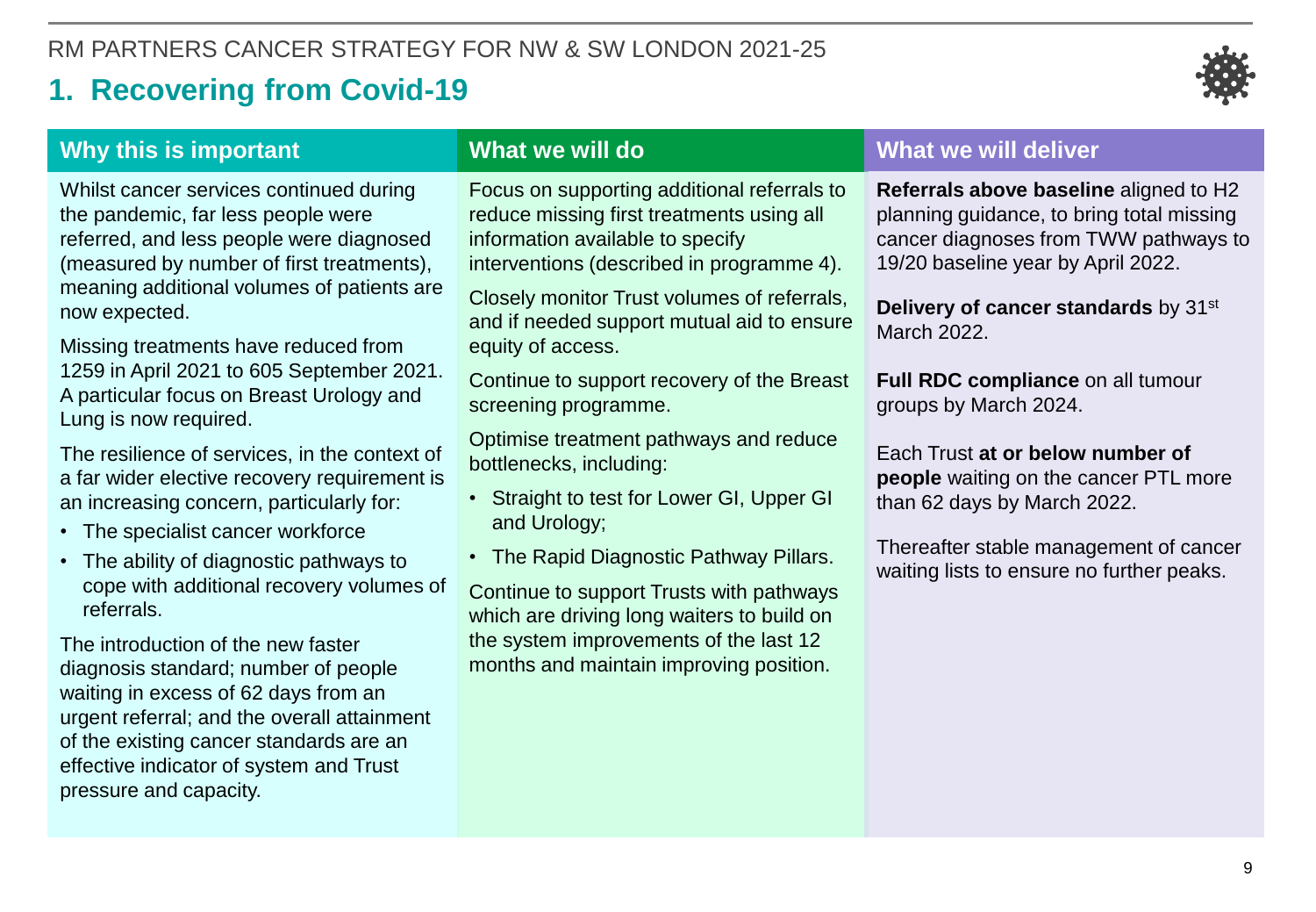# **2. Addressing cancer inequalities**



## **Why this is important**

RMP is committed to identifying and tackling health and care inequalities with its partners across NWL and SWL.

Cancer inequalities can exist for:

- Socioeconomic groups and deprivation;
- Protected characteristics of age, sex, religion, sexual orientation, disability, pregnancy and maternity;
- **COLICE TO EXA WORKERS; Vulnerable migrants; and the most deprived populational style style is experienced.<br>
Repeute who leave prison; and the Engura there is experienced.** • Vulnerable groups, including homeless people; Gypsy, Roma and Travellers; people who leave prison;
- Different geographical areas.

The covid-19 pandemic has exposed and compounded health inequalities, disproportionately impacting older people; people with a higher number of comorbidities; people from BAME groups and people from deprived groups.

### **What we will do**

Tackling inequality is a theme that runs through each of our delivery programmes. We will follow the national 'Core20PLUS5' approach, focusing on the most deprived 20% and early diagnosis (one of the national 'plus5' clinical areas).

To support equity in early diagnosis we will:

- Directly engage with patients and populations to address inequalities;
- Focus screening uptake improvements in the most deprived populations;
- Ensure there is screening parity of esteem for people with learning disabilities and serious and enduring mental health issues;
- Working with wider population health approaches to identify cohorts of people who are least likely to access either screening programmes or their GP with concerning symptoms;
- Prioritise our pilots in areas which have the most vulnerable populations and delivering care in ways that can be easily accessed by them.

### **What we will deliver**

**Reducing the variation in screening rates** between the least and most deprived communities by one-third by 2025. In bowel screening this gap is currently 66%.

Ensuring that cancer screening is included as part of the **annual mental health and learning disability assessment**.

**Population health insights** using the ICS population management tool that enable highlight variation and to target future interventions and approaches to reducing inequality. These include reducing screening variation and addressing variation in cancer referrals.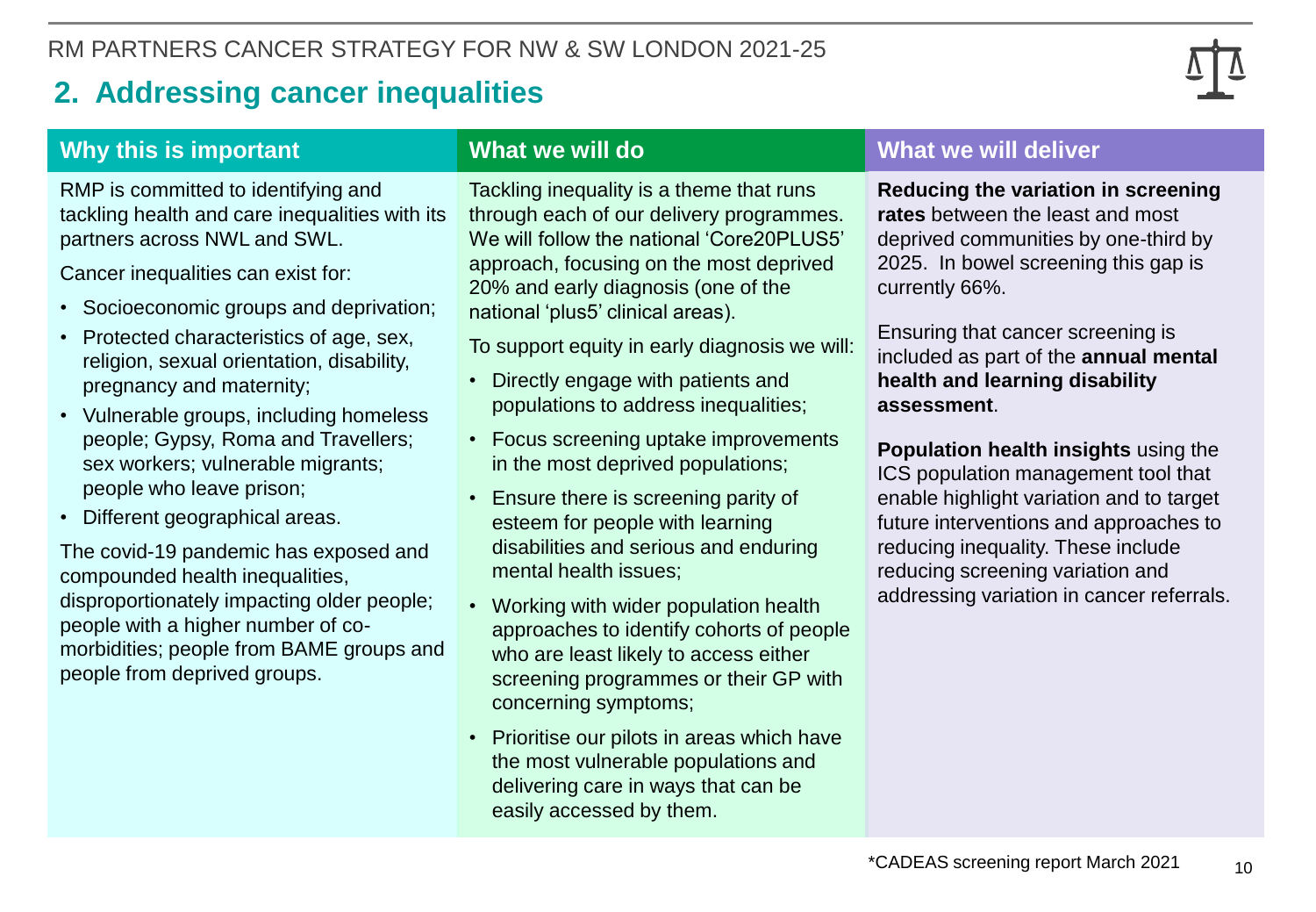# **3. Reducing variation in screening programmes and increasing uptake**



# **Why this is important**

Screening has three benefits:

- Prevents cancer
- Increases early-stage diagnosis
- Improves survival outcomes

Improving screening uptake and coverage is central to achieving the early diagnosis ambition by 2028 and reducing cancer inequalities.

as Breast, Bowel and Cervical. RMP's key<br>focus here is variation in uptake and<br>particularly in colooscopy, where Our screening programmes consist of **National Screening programmes,** such as Breast, Bowel and Cervical. RMP's key coverage in NWL and SWL of these national screening programmes. For example, the gap between highest and lowest GP Practice coverage for bowel screening coverage is 66%.

We are proud to be part of the **National Lung Screening Pilot** which seeks to screen those higher-risk of lung cancer, to detect early stage lung cancer.

Increasing understanding of cancer risk and genetics mean we anticipate a greater focus on **risk stratified screening approaches**, enabling earlier diagnosis.

# **What we will do**

#### **National screening programmes:**

- Focus on Covid-19 recovery in breast screening.
- Reduce variation in population covered, particularly for bowel screening
- Provide place-based support tailored to their population needs and focuses on variation in uptake.
- Align performance metrics with PHE/NHSE/I for screening and nonscreening cancer pathways to ensure adequate capacity for screen + patients, particularly in colposcopy, where greater specificity of HPV testing has increased volumes of referrals.

# **Targeted Lung Health Checks:**

Spread the Targeted Lung Pilot across RMP to ensure maximum access to our patients, pending National agreement.

### **Screening and surveillance:**

Work with genomic medicines to ensure an Alliance-wide approach to screening for patients with lynch syndrome, and other high risk factors.

## **What we will deliver**

#### **National screening programmes:**

Recovery of breast screening coverage to pre pandemic level by 2025, and round length by April 2022\*.

A 30% reduction in variation in bowel screening uptake at GP Practice level by 2025.

Aligned screening and non-screening pathways, evidenced by attainment of the Faster Diagnosis Standard (FDS) and screening standard by April 2023.

## **Targeted Lung Health Checks:**

100% population coverage of TLHC, subject to national agreement across our Boroughs by 2025.

### **Risk stratified screening:**

Lynch syndrome screening embedded in every colorectal and endometrial cancer MDT across RM Partners (2022/3).

Design and roll out of risk-stratified screening for Hepatocellular carcinoma (2022-4) in high-risk populations with 100% population coverage.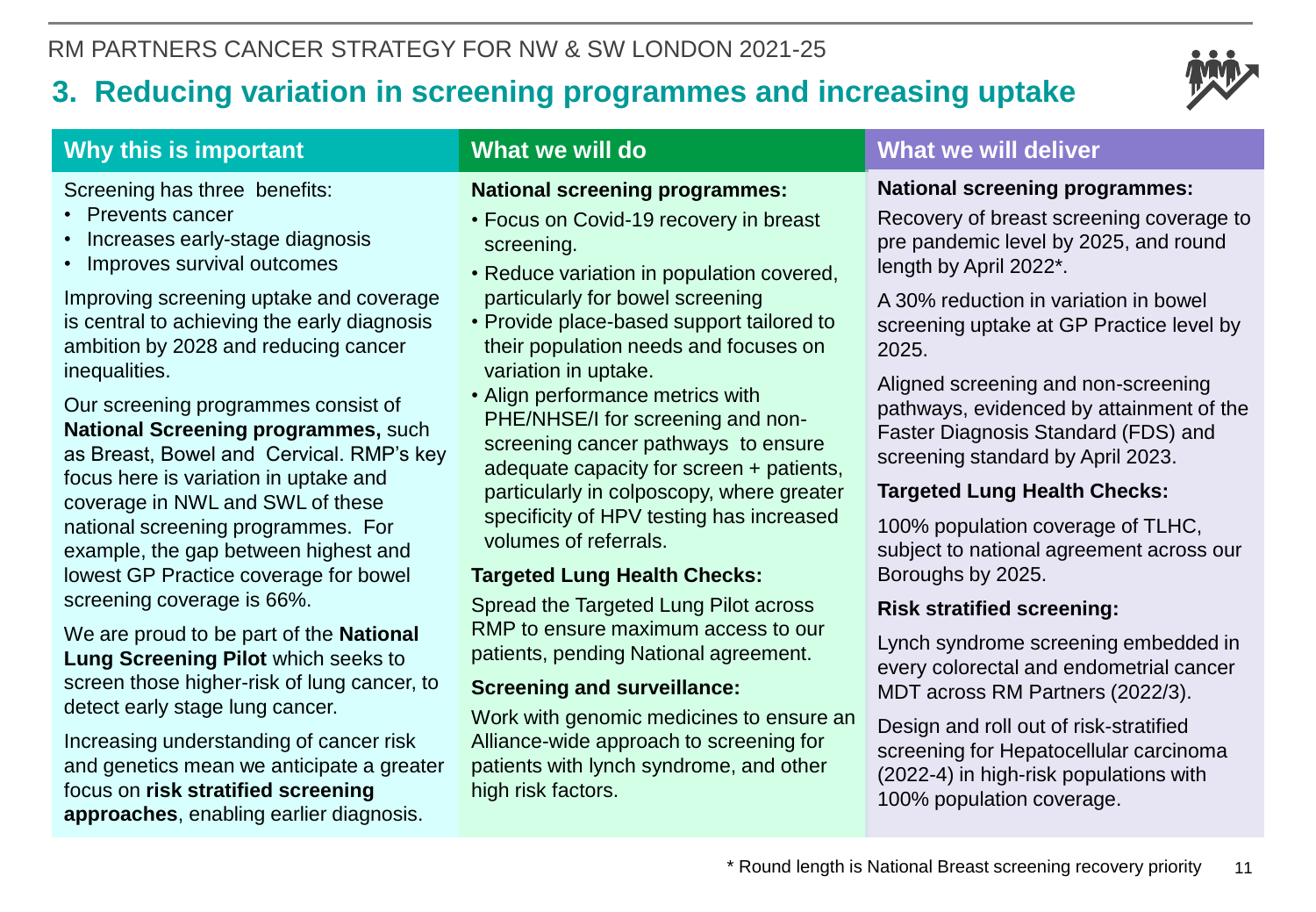# **4. Working with Place and Primary Care Networks to diagnose cancer earlier**



# **Why this is important**

Place and primary care play a fundamental role in supporting patients to receive an early, accurate cancer diagnosis.

To increase early diagnosis there are two important time intervals to impact (WHO):

- The 'patient interval' the time it takes for patients to consult their GP;
- The ' referral interval' the time it takes between first consultation and referral.

Our Places/ Boloughs form the foundation<br>of integrated system working and form the the public and focusing on Pla<br>has biggest gen Our Places/ Boroughs form the foundation basis of engagement with populations and primary care to minimise variation and create consistent awareness and behaviour in the patient and referral intervals.

Late diagnosis is aligned with inequality and tackling this is also a focus for Places.

## **What we will do**

Integrate our work with NWL and SWL ICS's and each of their Places, including their approach to Population Health Management to identify and support at risk populations. Embed Place based cancer clinical leadership to drive improvement.

Restore the missing treatment gap for patients by:

- Working with patients and communications teams to increase awareness of cancer symptoms among the public and focusing on Places with the biggest gap.
- Raising awareness of missing treatments in primary care, including focused GP events and communications. A focus on Urology and Lung, including pilots on specific interventions in primary care.
- Testing and implementing new models of care that ensure appropriate management of patients in cancer pathways.

Engage local communities to address areas of inequality which contribute to a longer patient interval for some patients.

## **What we will deliver**

**Population health insights** to target future interventions and approaches to reducing inequality.

**Restoration of pre-covid treatment volumes** and closure of the missing treatment gap by April 2022 (except breast screening patients).

### **Targeted interventions at Place** level:

- Public awareness of lung cancer in Merton, Kingston and Wandsworth, where there is the most missing diagnoses;
- Testing clinical case finding for urology and lung in Hillingdon, Ealing, Kingston and Wandsworth.

**Optimise approach to FIT testing** so that 80% of GI TWW have a FIT test by July 2022. Implement Breast pathway to support women with Breast Pain, reducing TWW clinics by 6.5/ week by 25 as a result\*.

**Reduced variation** in stage of diagnosis across all our communities.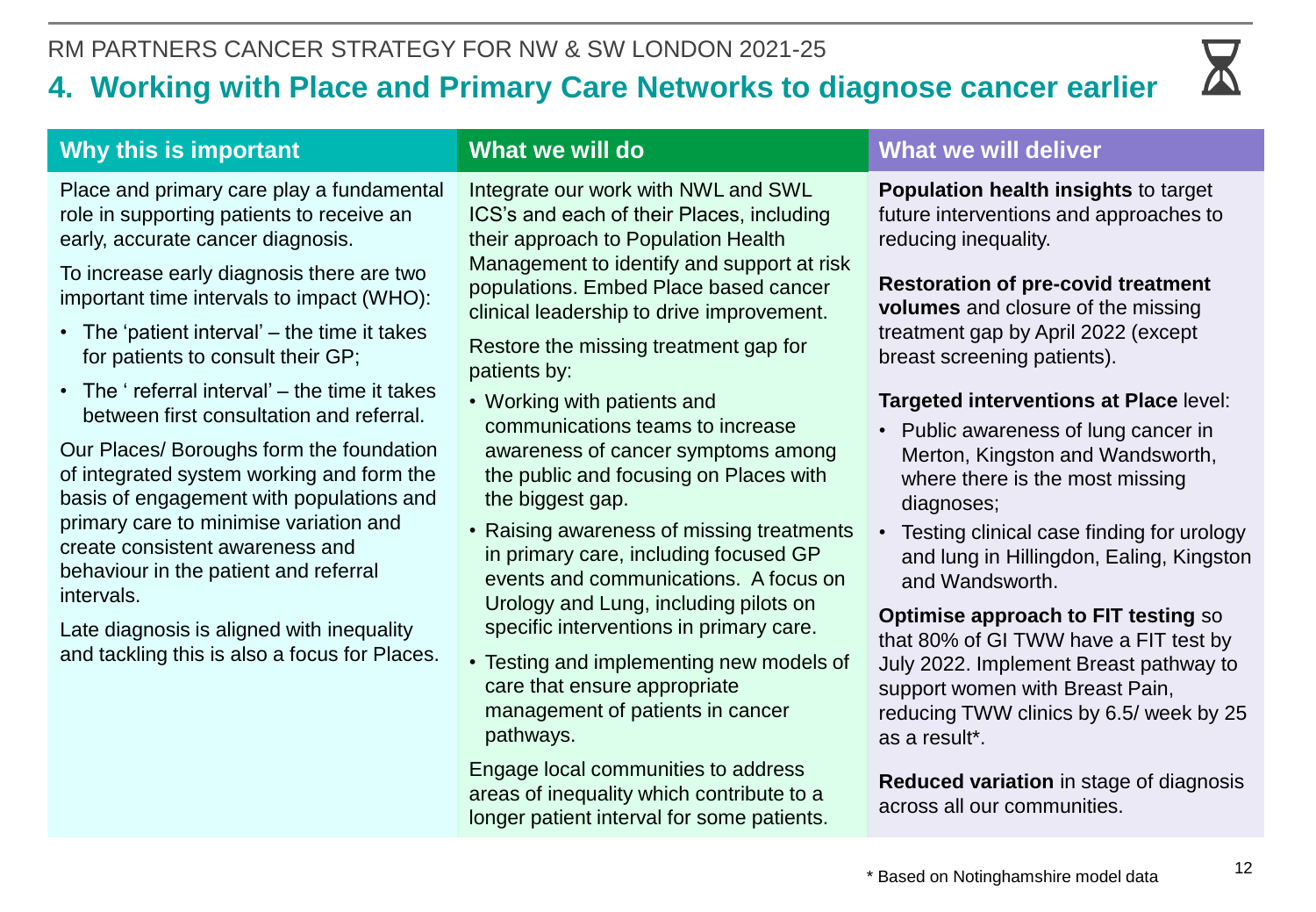

| Why this is important                                                                                                                                                                                                                                                                                                                                                                                                                                                                                                                                                                                                   | What we will do                                                                                                                                                                                                                                                                                                                                                                                                                                                                                                                                                                                                                                                                                                                                                                                                                                                                                                                                                                                                                                                                                                                                                                                                                                                                                                                                    | <b>What we will deliver</b>                                                                                                                                                                                                                                                                                                                                                                                                                                                                                        |
|-------------------------------------------------------------------------------------------------------------------------------------------------------------------------------------------------------------------------------------------------------------------------------------------------------------------------------------------------------------------------------------------------------------------------------------------------------------------------------------------------------------------------------------------------------------------------------------------------------------------------|----------------------------------------------------------------------------------------------------------------------------------------------------------------------------------------------------------------------------------------------------------------------------------------------------------------------------------------------------------------------------------------------------------------------------------------------------------------------------------------------------------------------------------------------------------------------------------------------------------------------------------------------------------------------------------------------------------------------------------------------------------------------------------------------------------------------------------------------------------------------------------------------------------------------------------------------------------------------------------------------------------------------------------------------------------------------------------------------------------------------------------------------------------------------------------------------------------------------------------------------------------------------------------------------------------------------------------------------------|--------------------------------------------------------------------------------------------------------------------------------------------------------------------------------------------------------------------------------------------------------------------------------------------------------------------------------------------------------------------------------------------------------------------------------------------------------------------------------------------------------------------|
| Covid-19 has compounded<br>inequalities and variation in<br>diagnostic pathways.<br>The number of people<br>diagnosed with cancer has<br>been rising in recent years, with<br>a 29% increase in the number<br>of cancer diagnoses expected<br>between 2016-28.<br>We will need to transform the<br>way we deliver diagnostic<br>services to maintain our<br>standards whilst demand<br>increases.<br>Outcomes from cancer differ<br>across NW and SW London.<br>To support faster diagnosis and<br>improve survival, equitable<br>access to timely specialist<br>diagnostics and high-quality<br>treatment is critical. | We will support cancer recovery and sustainable delivery of<br>cancer performance metrics.<br>We will use our established pathway groups in each tumour<br>type, to define the interventions to meet the ambitions in the<br>long-term plan and reduce the variation early-stage cancer<br>diagnosis across RMP.<br><b>Diagnosis:</b><br>We will ensure every patient has a clear diagnostic pathway<br>into secondary care through Rapid Diagnostic Centres (RDCs).<br>We will roll out non-site specific RDCs (for patients who don't<br>meet site-specific criteria), across NW and SW London and we<br>will develop innovative workforce models to sustain them.<br>For site-specific RDCs we will:<br>• Restore performance of best practice pathways in Lower GI,<br><b>Upper GI, Prostate and Lung;</b><br>Design, pilot and roll-out new models of care for Breast,<br>Bladder, Endometrial and Head and Neck;<br>• Provide support to the telederm Skin pathway.<br><b>Treatment:</b><br>We will ensure equitable access to specialist diagnostics,<br>including genomics through working with Genomic Laboratory<br>Hubs in RMP, and the operational delivery networks.<br>To address in-stage variation in outcome (survival) each<br>pathway group will develop and agree standards of care to be<br>embedded in every MDT across RMP. | Increase the number of early-<br>stage cancers diagnosed by<br>940 patients per year.<br>100% of population covered<br>by non-site specific RDCs by<br>31 <sup>st</sup> March 2022.<br>Consistently meet the faster<br>diagnosis standard for every<br>tumour type, including 1000<br>more patients / month<br>meeting FDS by 31 <sup>st</sup> March<br>2022.<br><b>Consistently exceed the</b><br>national standard for starting<br>treatment within 62 days of<br>urgent cancer referral, by 31st<br>March 2022. |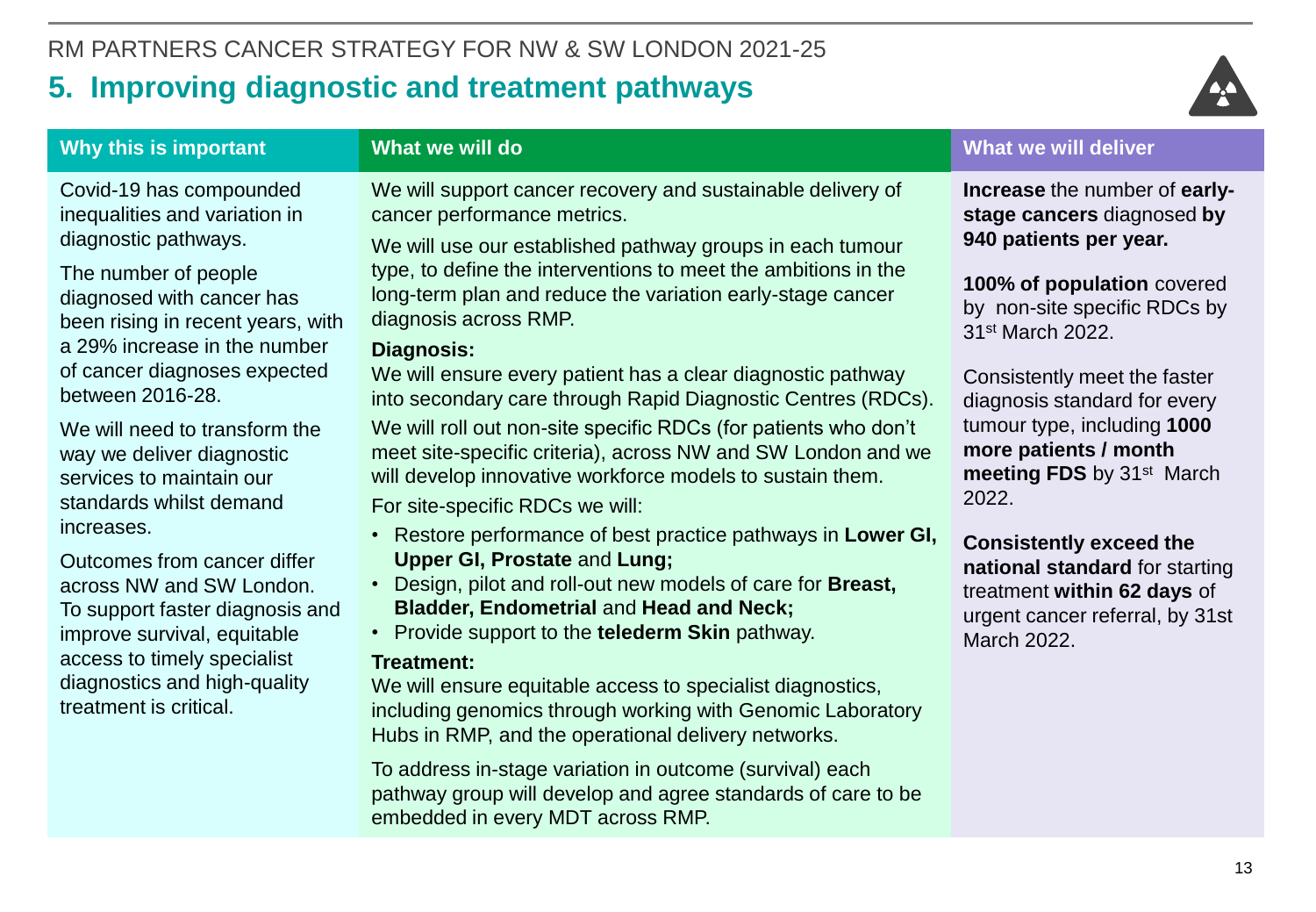# **6. Personalised holistic care**



## **Why this is important**

108,000 people are living with and beyond cancer across West London, and personalised care support them to have better outcomes during and after their treatment.

Personalised holistic care helps people living with cancer to take an active and empowered role in the way their care is planned and delivered, with interventions and tailored around the things that matter most to them.

**Cancer Care Ennanced services**<br>Pre- and Re-habilitation are important<br>Co-design personalised care int elements of personalised care plans that have been show to improve short term surgical recovery and reduce cancer reoccurrence (Chen and Ahmad 2018).

### **What we will do**

Evaluate current approach to and provision of personalised care across NWL and SWL to inform an agreed long term equitable model.

Continue to develop and train our workforce, so they have the skills and understanding to deliver personalised care and effective holistic needs assessments.

Support to PCNs across NWL and SWL to enhance personalised care using QOF Cancer Care Enhanced services.

Co-design personalised care interventions which are known to impact cancer outcomes, such as prehabilitation, rehabilitation and psychological support, and ensure that our pathways transition to end of life support when this is needed.

Continued development of straight to follow-up pathways in thyroid, testicular and gynaecological cancers.

#### **What we will deliver**

**Equitable access to psych-oncology services** measured against NICE guidance which is accessible irrespective of where a patient lives across RMP.

Achieving **70% compliance with Holistic Needs Assessments** and treatment summaries in secondary care and **Cancer Care reviews in Primary Care** by 2025.

Comprehensive and standardised **access to prehabilitation and rehabilitation**  services where this will improve shortand long-term outcomes for patients, starting with GI cancers where the evidence is the strongest.

Pilot a model for **Senior Oncology Assessment** to personalise the treatment pathway against patient needs, to reduce side effects of treatment including non elective admissions.

Access to **stratified follow-up for each priority pathway** – testicular in 2021, thyroid in 2022 and gynaecology in 2023.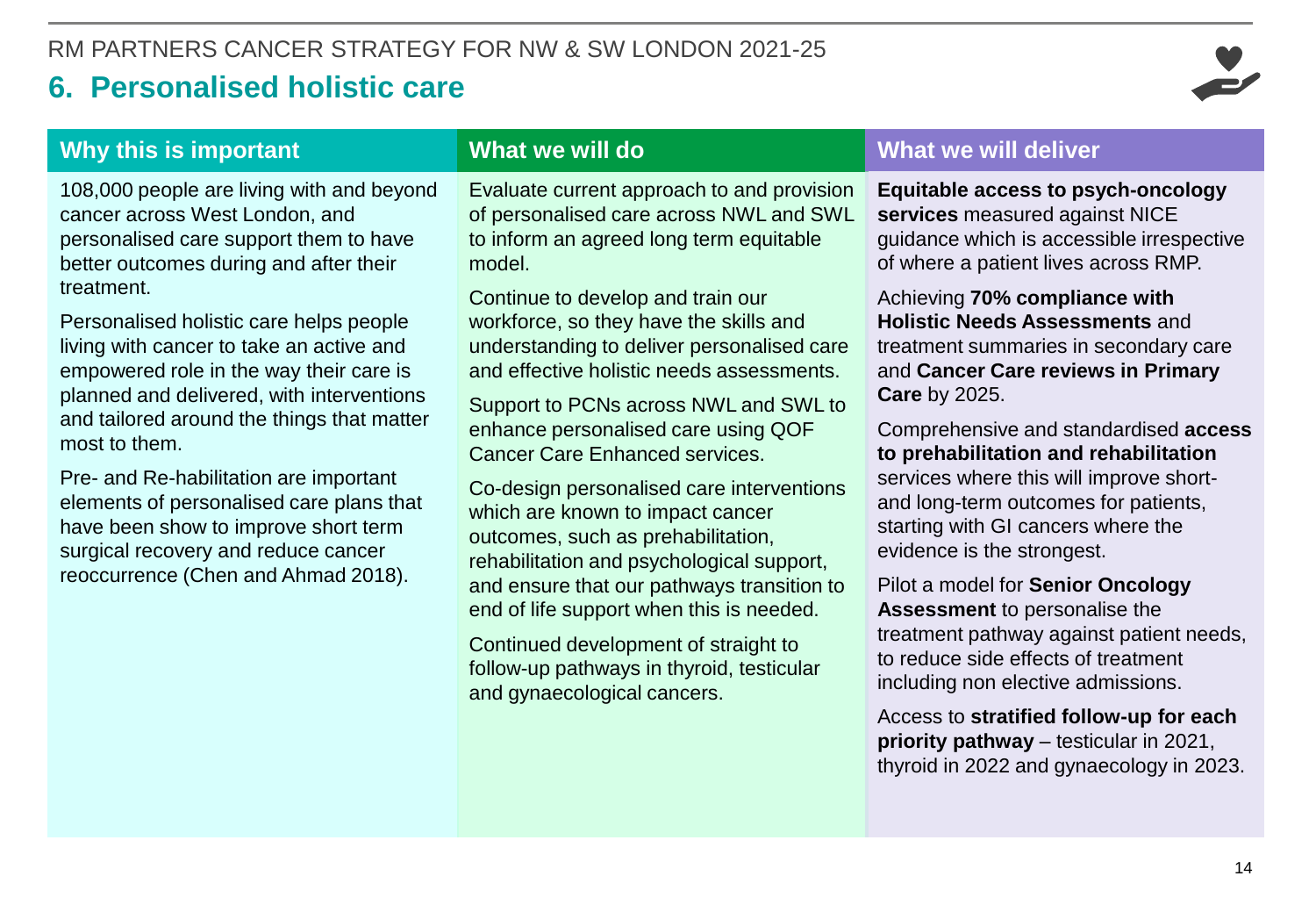# **7. Innovation, spread and adoption**



#### **Why this is important**

The ongoing work of each Cancer Alliance is critically dependent on an active research programme if improvements in cancer outcomes are to be made and the aims of the Long-Term Plan met.

NWL, SWL and RMP have world leading **academic partners**, including Imperial College and the Institute for Cancer Research.

A key role of RMP is ensuring that the people of **NWL and SWL are amongst the first to benefit** from advances in diagnosis and treatment. Improving outcomes, meeting national ambitions and targets and improving how care is delivered.

Priority areas for research are now agreed by the **Pan London Cancer Alliances Research Steering Group**, who have prioritised:

- Early diagnosis;
- Survivorship;
- Health inequalities.

#### **What we will do**

Regular horizon scanning for innovations that can improve cancer diagnosis and treatment, supported by our academic partners.

#### **Real world implementation of**

**innovations** (technological or behavioural) where scale of the NWL and SWL patient population and clinical engagement and partnership can drive rapid spread and adoption.

First to benefit from advances in<br> **Composition**<br> **Composition**<br> **Composition**<br> **Composition**<br> **Composition**<br> **Composition**<br> **Composition**<br> **Composition**<br> **Composition**<br> **Composition**<br> **Composition**<br> **Composition**<br> **Compos** Supporting the **development of clinical**  a fellowship programme with a focus on **applied health research**.

> A continued focus on supporting the development, delivery, policy and spread stages of innovation and improvement that benefit our population, as illustrated in this diagram:

#### **What we will deliver**

An active and **ambitious research and innovation programme that generates evidence in areas of unmet need**, implementation of innovations into NWL and SWL and future **research embedded across all our work programmes**.

Continued **leadership of national research protocols** and collaborations, such as NICE FIT and RDC biomarkers.

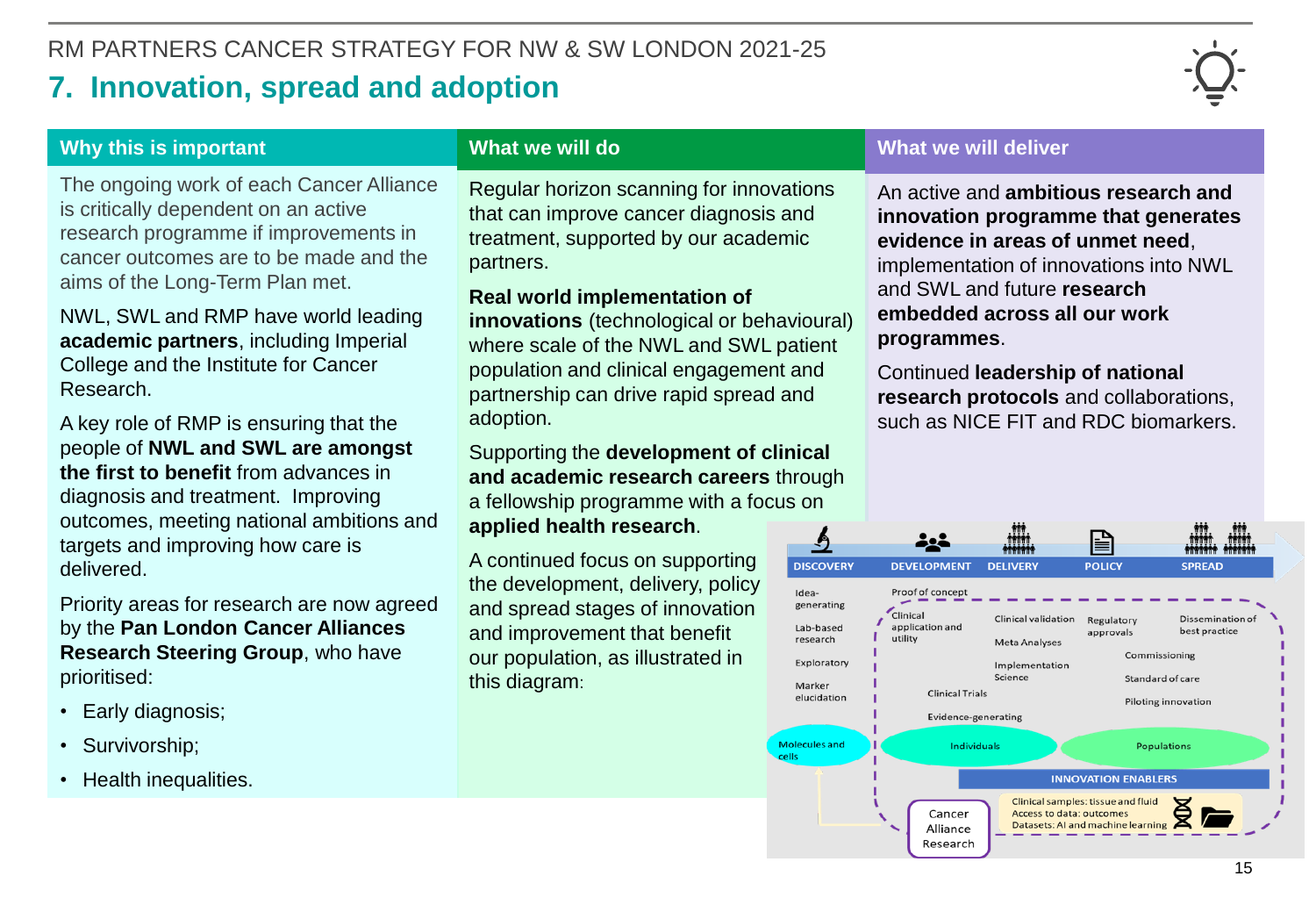# **Investment strategy**

Our investment strategy is to use the £37 million fund already allocated to improve cancer pathways, to stimulate transformation and deliver measurable and sustainable improvements in cancer outcomes and efficiency. Funding allocations are agreed through RMP governance. This strategy's seven delivery programmes describe our priority outcomes and improvements. The table opposite describes the current funding position. The table below sets out our approach to applying, evaluating and sustaining investment in cancer improvement.

| Source of funding | 2021/22 | 2022/23 | 2023/24                  |
|-------------------|---------|---------|--------------------------|
| <b>RDC</b>        | 4.3     | 4.6     | 5.7                      |
| Lung*             | 2.7     | 2.0     | 2.0                      |
| Core              | 5.0     | 44      | 4.3                      |
| Non-Recurrent     |         |         | $\overline{\phantom{a}}$ |
| Recovery/ERF      | 1.2     |         | -                        |
| <b>Total</b>      | 14.0    | 11.0    | 12.0                     |

• 2024/5 currently unconfirmed- all other years have been formally notified

• \*Lung- to be confirmed by National team

• \*Non recurrent includes innovation funding for CCE and cytosponge

|                                                                       | Key financial principles                                                                                                                                                                                                                                                                                                            | Approach to financial evaluation                                                                                                                                                                                                                                                                       | Implications for commissioners<br>and wider collaborative                                                                                                                                                                   |
|-----------------------------------------------------------------------|-------------------------------------------------------------------------------------------------------------------------------------------------------------------------------------------------------------------------------------------------------------------------------------------------------------------------------------|--------------------------------------------------------------------------------------------------------------------------------------------------------------------------------------------------------------------------------------------------------------------------------------------------------|-----------------------------------------------------------------------------------------------------------------------------------------------------------------------------------------------------------------------------|
| In year,<br>non<br>recurrent<br>funding                               | Supports a one off intervention to create<br>improvement.<br>Recurrent funding not required from local<br>commissioners.                                                                                                                                                                                                            | • Evidence that stated intentions were<br>delivered.<br>• System learning to ensure applicability in<br>other settings/ scenarios recorded.                                                                                                                                                            | Assured of sustainability.                                                                                                                                                                                                  |
| Innovation<br>funding<br>with<br>recurrent<br>funding<br>implications | <b>Transformation of existing services with</b><br>invest to save potential at provider/ system<br>level: Initial scoping includes overall service<br>costings, compared to existing services to<br>create the financial and economic hypothesis.<br>Potential provider/ system savings described<br>(FUP/ reduced diagnostics etc) | • Evaluation shows quality safety and<br>financial benefits against initial plan, and<br>any variation reviewed prior to scale up<br>and business as usual;<br>• If significant financial variation<br>mitigations will be agreed with provider<br>and commissioners prior to scale up.                | Commissioners aware and<br>supportive of interventions,<br>financial and costings approach,<br>and who will hold savings.<br>If financial and other metrics meet<br>than pilot transferred into BAU and<br>savings.         |
|                                                                       | <b>Commencement of novel services/</b><br>interventions: Where service is novel, the<br>expected quality and efficiency outcomes will<br>be stated at the outset, and their delivery<br>evaluated.<br>As programmes commence the cost base will<br>be challenged to ensure efficiency is<br>maximised from the outset.              | • Evidence Financial and Economic<br>benefits and implications as well as<br>strategic, quality and safety benefits<br>• Ensure cost base of service<br>commensurate with similar services<br>• Understand and inform impact on<br>strategic commissioning intentions to<br>support ICB commissioning. | Where new costs are incurred at<br>service level, RMP will agree a<br>tapering approach to funding to<br>ensure a manged transition<br>following successful evaluation to<br>reduce single year impact to<br>commissioners. |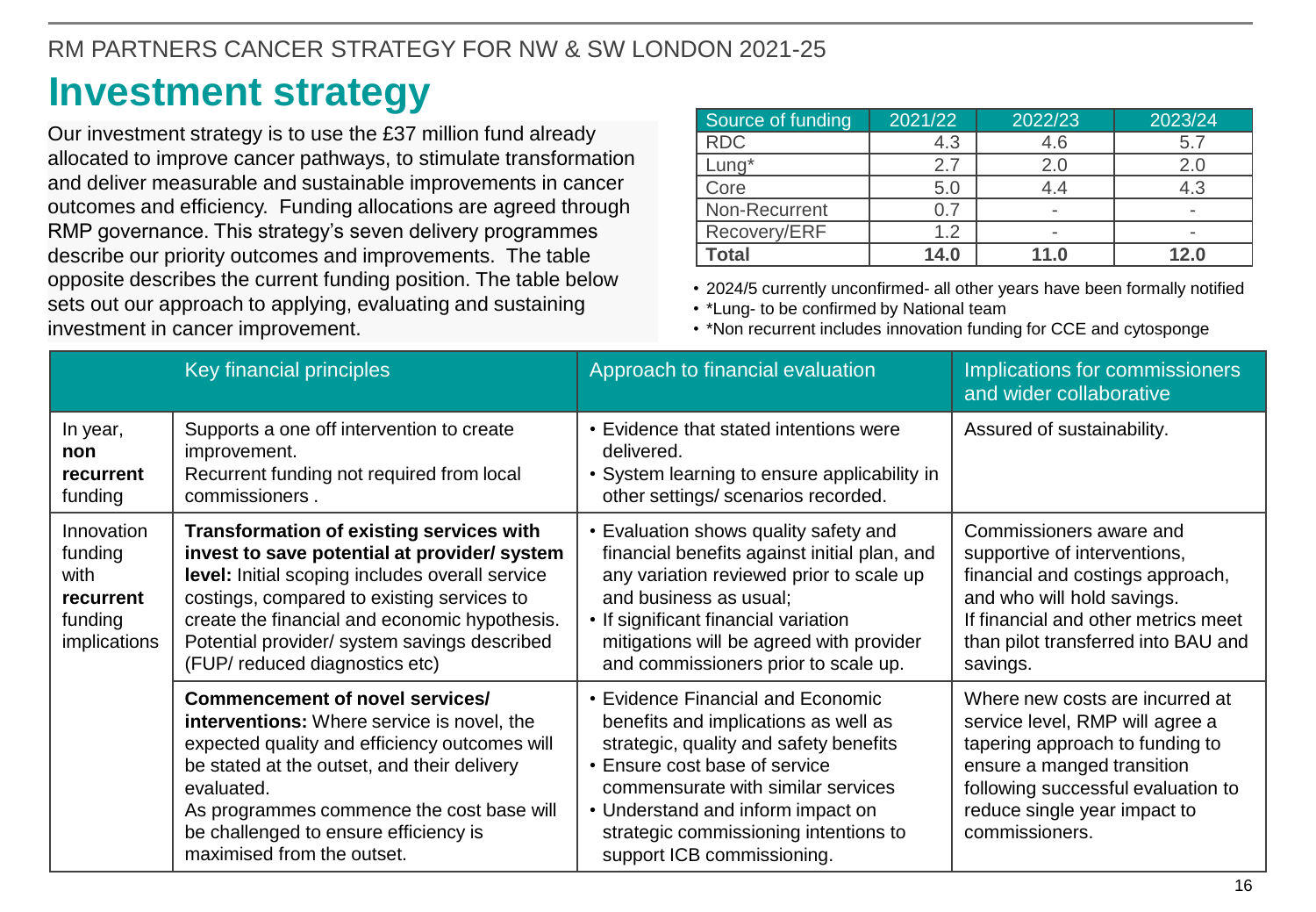# **Risks, management and mitigation**

| <b>Key risks</b>                                                                                                                                                                                                                                           | <b>Management and mitigation</b>                                                                                                                                                                                                                                                                                                                                                                                                                                                                                                                                                                    |
|------------------------------------------------------------------------------------------------------------------------------------------------------------------------------------------------------------------------------------------------------------|-----------------------------------------------------------------------------------------------------------------------------------------------------------------------------------------------------------------------------------------------------------------------------------------------------------------------------------------------------------------------------------------------------------------------------------------------------------------------------------------------------------------------------------------------------------------------------------------------------|
| Early diagnosis improvements may be<br>impacted by delayed presentation following<br>covid-19, or failure to address variation.<br>This could worsen cancer inequalities.                                                                                  | The delivery programmes in this strategy aim to minimise the continuing impact of the<br>pandemic, while accelerating recovery. We will:<br>Focus on addressing variation, and share areas of variation with our stakeholders<br>Support primary care and Places to communicate with the public to come forward.<br>Work closely with Trusts to monitor referrals and capacity and support when needed<br>Optimise pathways such as 'straight to test' to ensure rapid diagnostic pathways<br>Focus on recovery of the national screening programmes                                                |
| Significant workforce shortages in a range of<br>cancer specialist roles (e.g nurses,<br>oncologists, radiologists, AHP) could affect<br>the capacity and stability of some cancer<br>services across NWL and SWL.                                         | We will take a proactive role managing and mitigating workforce risks, including:<br>Working with HEE and our two ICSs to develop an effective approach to supporting the<br>training and development of specialist nurses across RMP.<br>Understanding where role variation exists and developing plans to enable staff to work at the<br>$\bullet$<br>'top of their licence' (for example in straight to test pathways).<br>Identify those specialities where we expect demand to increase the most and work with our<br>partners to develop proactive recruitment and retention strategies.      |
| The impacts of rising demand for cancer<br>services, alongside increasing urgent and<br>emergency care and the wider demands of<br>elective recovery - could mean we don't<br>have enough cancer capacity across NWL<br>and SWL.                           | We will support NWL, SWL and partners to manage and maximise cancer capacity by:<br>Supporting the elective programme in modelling demand, capacity and<br>Sharing performance data and forecasts to enable system-wide decisions<br>Supporting Trusts to manage capacity risks together through mutual aid.<br>Plan and implement additional diagnostic capacity<br>Continued focus on optimising cancer pathways                                                                                                                                                                                  |
| Changes to commissioning and specialist<br>commissioning arrangements expected in<br>2023, could destabilise specialist cancer<br>services. Overall system cost pressures<br>from 2023 could risk the adoption of<br>innovative approaches and treatments. | We will take a lead, with delegated resource to support NWL and SWL to understand and plan<br>for the implications of the devolution of specialist cancer service commissioning, to assure<br>service, quality and financial resilience and performance. We will work with London region, the<br>Pathfinder programme and our tertiary providers to agree the best approach to devolution of the<br>£168m spec comm cancer budget (excluding drugs).<br>We will approach all programmes with a joint financial understanding of the longer term impact<br>moving forward to minimise adoption risk. |